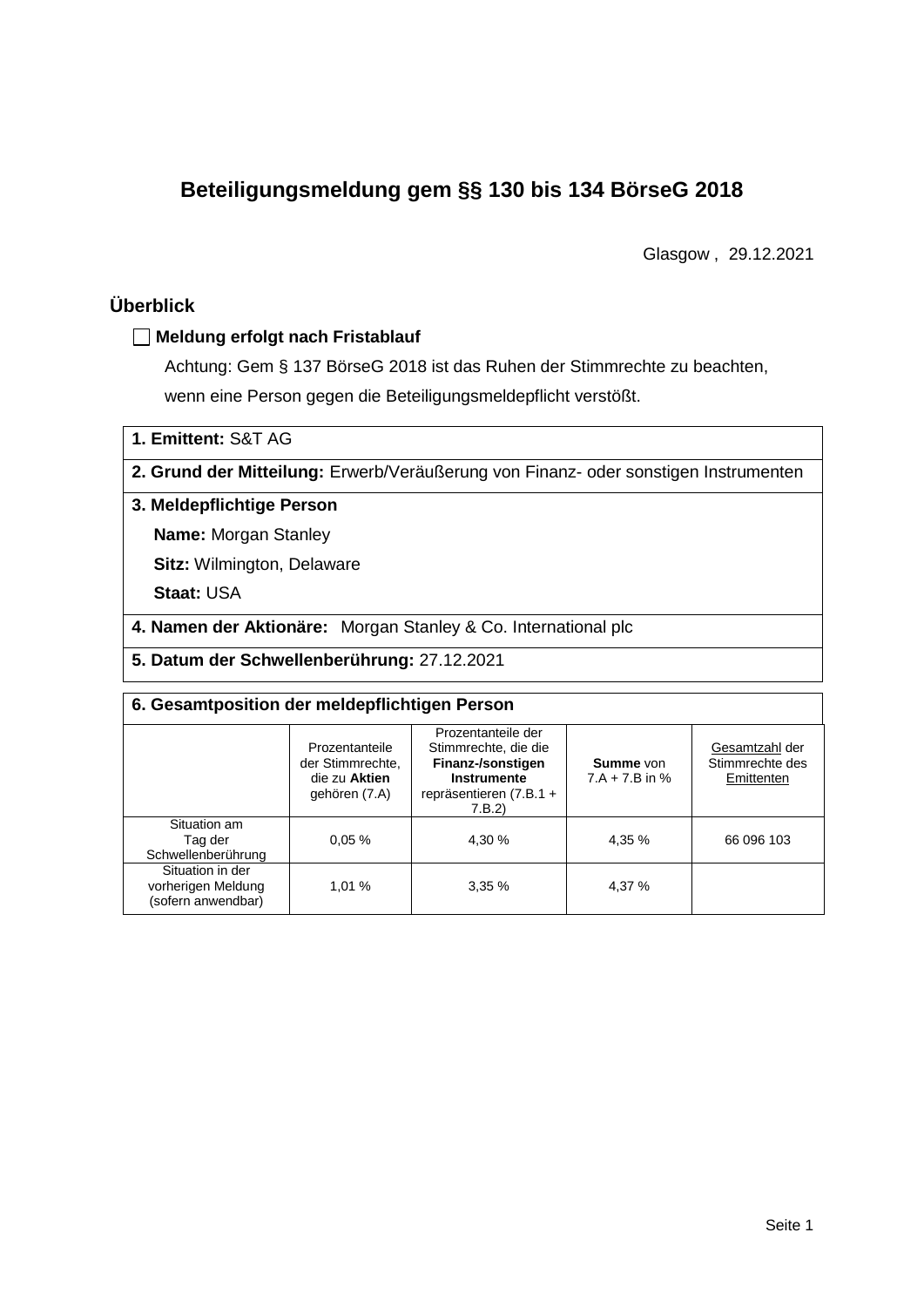# **Details**

# **7. Details über die gehaltenen Instrumente am Tag der Berührung der Schwelle:**

| A: Stimmrechte, die zu Aktien gehören |                                           |                                      |                                           |                                      |  |  |  |
|---------------------------------------|-------------------------------------------|--------------------------------------|-------------------------------------------|--------------------------------------|--|--|--|
|                                       |                                           | Anzahl der Stimmrechte               | Prozentanteil der Stimmrechte             |                                      |  |  |  |
| <b>ISIN der Aktien</b>                | <b>Direkt</b><br>$(S$ 130 BörseG<br>2018) | Indirekt<br>$(S$ 133 BörseG<br>2018) | <b>Direkt</b><br>$(S$ 130 BörseG<br>2018) | Indirekt<br>$(S$ 133 BörseG<br>2018) |  |  |  |
| AT0000A0E9W5                          |                                           | 30 733                               | 0.00%                                     | 0.05%                                |  |  |  |
| Subsumme A                            |                                           | 30 733                               |                                           | 0.05%                                |  |  |  |

| B 1: Finanzinstrumente / sonstige Instrumente gem § 131 Abs 1 Z 1 BörseG 2018 |              |                |                                                         |                                  |  |  |
|-------------------------------------------------------------------------------|--------------|----------------|---------------------------------------------------------|----------------------------------|--|--|
| Art des Instruments                                                           | Verfalldatum | Ausübungsfrist | Anzahl der Stimmrechte<br>die erworben werden<br>können | Prozentanteil der<br>Stimmrechte |  |  |
| Right of recall over<br>securities lending<br>agreements                      | at any time  | at any time    | 2843978                                                 | 4.30 %                           |  |  |
|                                                                               |              | Subsumme B.1   | 2843978                                                 | 4.30 %                           |  |  |

| B 2: Finanzinstrumente / sonstige Instrumente gem § 131 Abs 1 Z 2 BörseG 2018 |              |                |                                    |                           |                                     |  |  |
|-------------------------------------------------------------------------------|--------------|----------------|------------------------------------|---------------------------|-------------------------------------|--|--|
| Art des<br>Instruments                                                        | Verfalldatum | Ausübungsfrist | Physisches oder<br>Cash Settlement | Anzahl der<br>Stimmrechte | Prozentanteil<br>der<br>Stimmrechte |  |  |
|                                                                               |              |                |                                    |                           |                                     |  |  |
|                                                                               |              |                | Subsumme B.2                       |                           |                                     |  |  |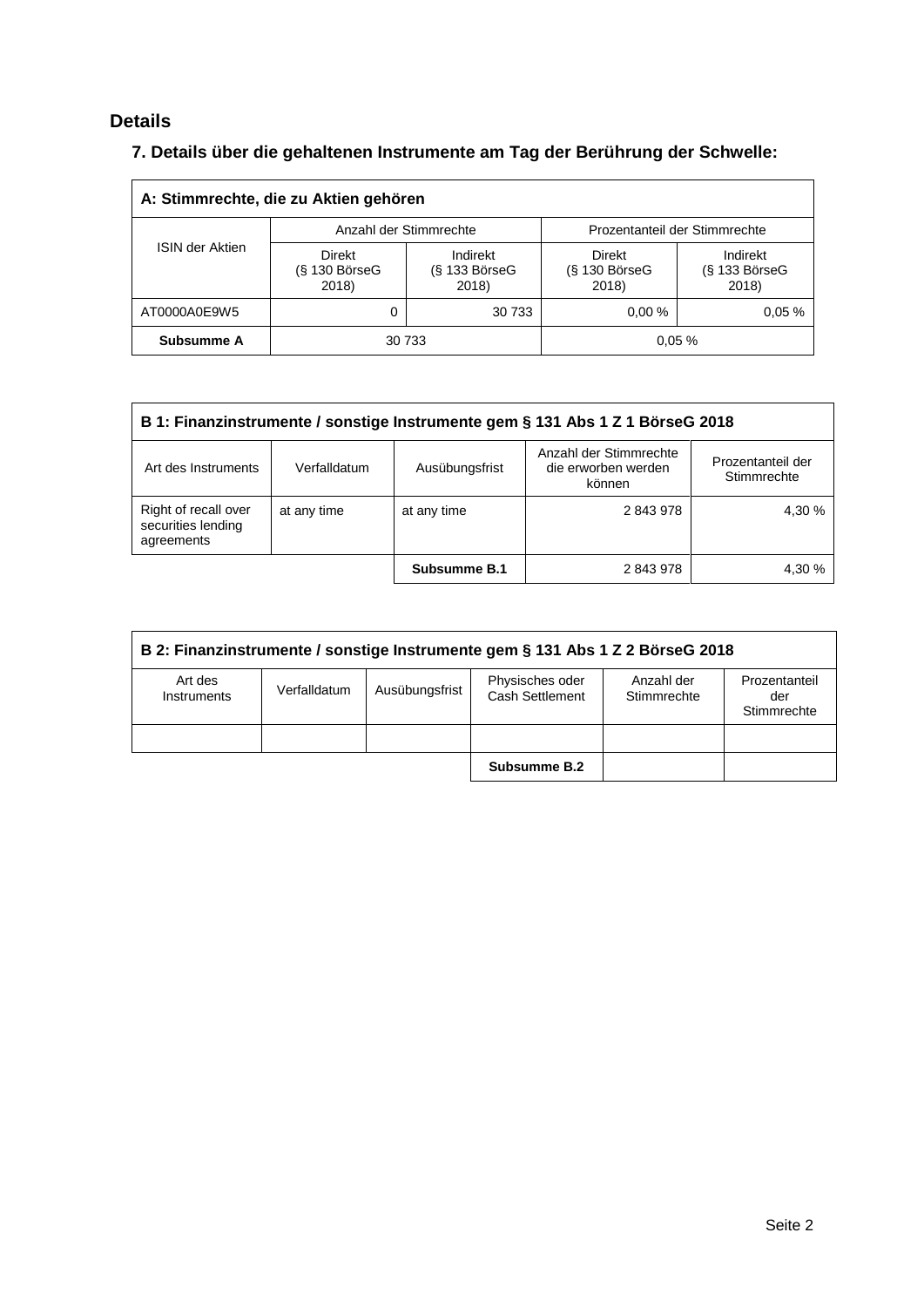### **8. Information in Bezug auf die meldepflichtige Person:**

Die meldepflichtige Person (Punkt 3) wird nicht von einer natürlichen/juristischen Person kontrolliert und kontrolliert auch keine andere Person, die direkt oder indirekt Instrumente am Emittenten hält.

 $\boxtimes$  Volle Kette der kontrollierten Unternehmen, über die die Stimmrechte und/oder Finanz-/sonstigen Instrumente gehalten werden, beginnend mit der obersten kontrollierenden natürlichen oder juristischen Person:

| Ziffer                  | <b>Name</b>                                            | Direkt kontrolliert<br>durch Ziffer | Direkt gehaltene<br>Stimmrechte in<br>Aktien (%) | Direkt gehaltene<br>Finanz-<br>/sonstige<br>Instrumente (%) | <b>Total</b> von beiden<br>$(\%)$ |
|-------------------------|--------------------------------------------------------|-------------------------------------|--------------------------------------------------|-------------------------------------------------------------|-----------------------------------|
| 1                       | Morgan Stanley                                         |                                     |                                                  |                                                             |                                   |
| $\overline{2}$          | Morgan Stanley<br>Capital<br>Management,<br><b>LLC</b> | 1                                   |                                                  |                                                             |                                   |
| 3                       | Morgan Stanley<br>Domestic<br>Holdings, Inc.           | $\overline{2}$                      |                                                  |                                                             |                                   |
| $\overline{\mathbf{4}}$ | Morgan Stanley<br>& Co. LLC                            | 3                                   | 0,00%                                            | 1,95 %                                                      | 1,95 %                            |
| 5                       | Prime Dealer<br>Services Corp.                         | $\overline{4}$                      | 0,00%                                            | 0,02%                                                       | 0,02%                             |
| 6                       | Morgan Stanley<br>International<br>Holdings Inc.       | 1                                   |                                                  |                                                             |                                   |
| $\overline{7}$          | Morgan Stanley<br>International<br>Limited             | 6                                   |                                                  |                                                             |                                   |
| 8                       | Morgan Stanley<br>Investments<br>(UK)                  | 7                                   |                                                  |                                                             |                                   |
| 9                       | Morgan Stanley<br>& Co.<br>International plc           | 8                                   | 0,05%                                            | 2,33 %                                                      | 2,38 %                            |
|                         |                                                        |                                     |                                                  |                                                             |                                   |

## **9. Im Falle von Stimmrechtsvollmacht**

Datum der Hauptversammlung: -

Stimmrechtsanteil nach der Hauptversammlung: - entspricht - Stimmrechten

#### **10. Sonstige Kommentare:**

-

Glasgow am 29.12.2021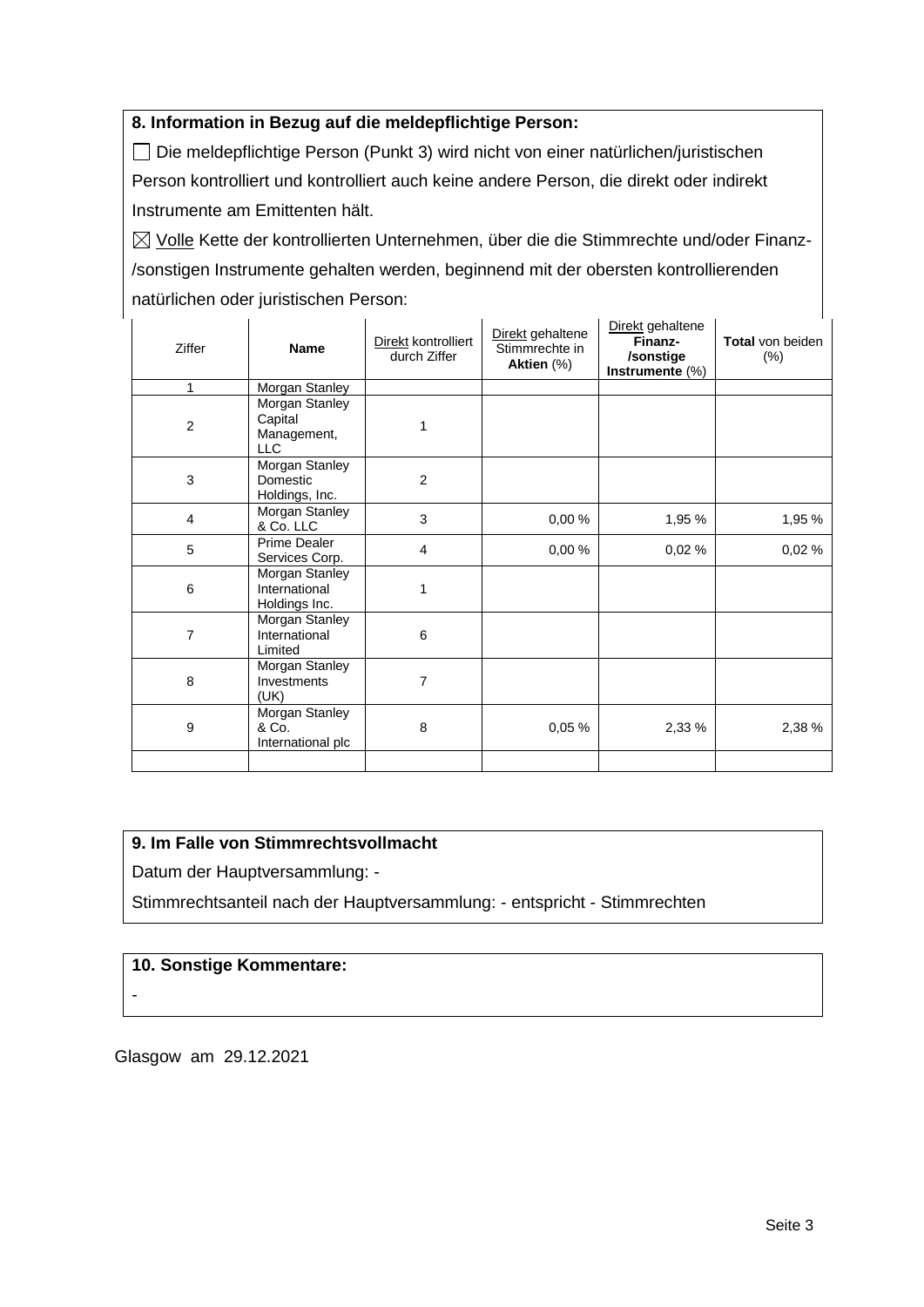# **Major holdings notification pursuant to Sec. 130 to 134 BörseG 2018**

Glasgow , 29.12.2021

## **Overview**

#### **Notification made after deadline**

Caution: In case of violations of major holdings notification rules, please pay attention to Section 137 BörseG 2018 (Suspension of voting rights)

- **1. Issuer:** S&T AG
- **2. Reason for the notification:** Acquisition or disposal of financial/other instruments

#### **3. Person subject to notification obligation**

**Name:** Morgan Stanley

**City:** Wilmington, Delaware

**Country:** USA

**4. Name of shareholder(s):** Morgan Stanley & Co. International plc

**5. Date on which the threshold was crossed or reached:** 27.12.2021

### **6. Total positions**

|                                                                                | % of voting rights<br>attached to<br>shares $(7.A)$ | % of voting rights<br>through<br>financial/other<br>instruments $(7.B.1 +$<br>7.B.2 | <b>Total</b> of both in %<br>$(7.A + 7.B)$ | Total number of<br>voting rights of<br>issuer |
|--------------------------------------------------------------------------------|-----------------------------------------------------|-------------------------------------------------------------------------------------|--------------------------------------------|-----------------------------------------------|
| Resulting situation on the<br>date on which threshold<br>was crossed / reached | 0.05%                                               | 4.30 %                                                                              | 4.35 %                                     | 66 096 103                                    |
| Position of previous<br>notification (if applicable)                           | 1.01%                                               | 3,35%                                                                               | 4,37 %                                     |                                               |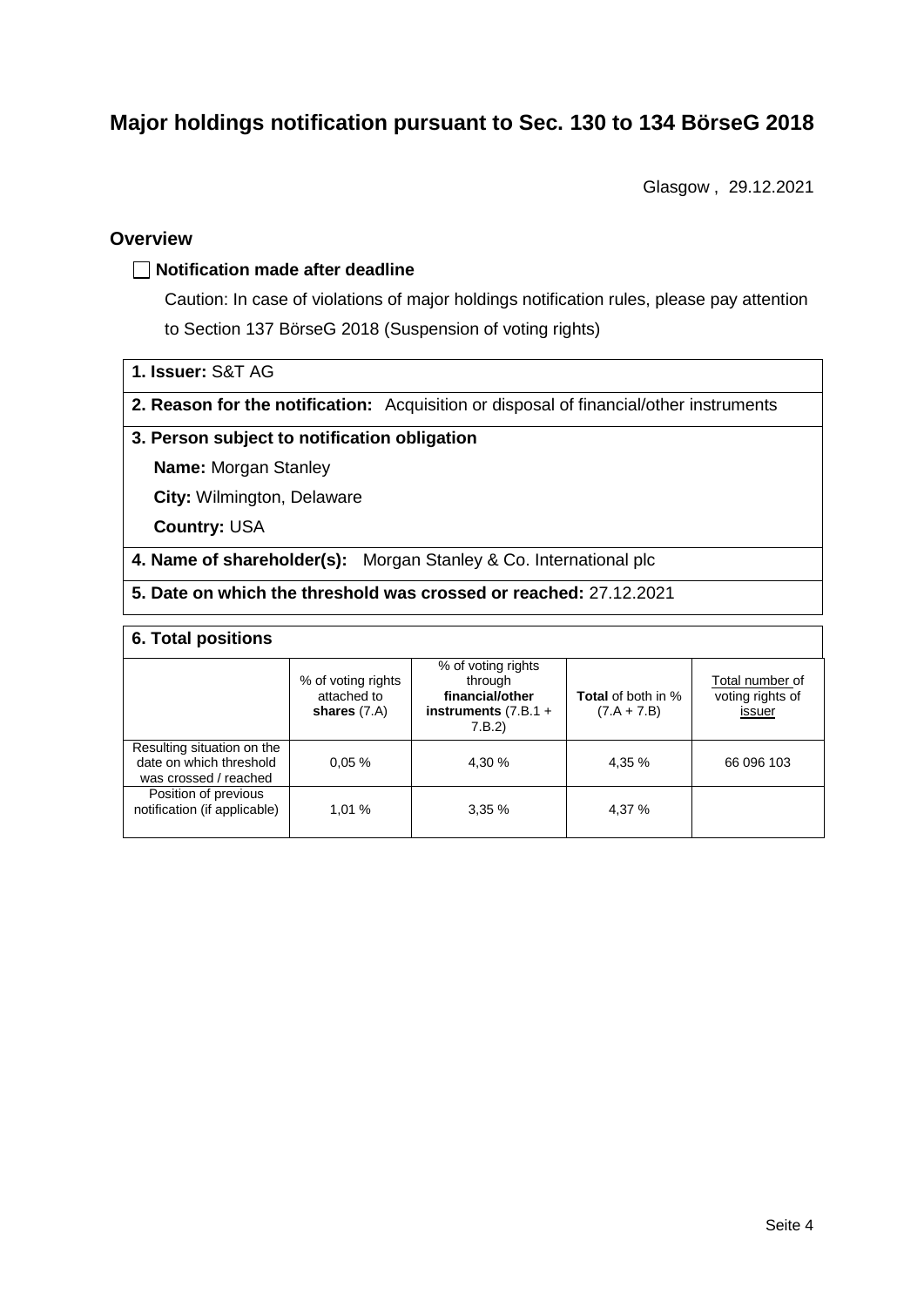# **Details**

## **7. Notified details of the resulting situation:**

| A: Voting rights attached to shares |                                    |                                      |                                    |                                      |  |  |  |
|-------------------------------------|------------------------------------|--------------------------------------|------------------------------------|--------------------------------------|--|--|--|
|                                     |                                    | Number of voting rights              | % of voting rights                 |                                      |  |  |  |
| <b>ISIN Code</b>                    | Direct<br>(Sec 130 BörseG<br>2018) | Indirect<br>(Sec 133 BörseG<br>2018) | Direct<br>(Sec 130 BörseG<br>2018) | Indirect<br>(Sec 133 BörseG<br>2018) |  |  |  |
| AT0000A0E9W5                        |                                    | 30 733                               | 0.00%                              | 0.05%                                |  |  |  |
| <b>SUBTOTAL A</b>                   |                                    | 30 733                               |                                    | 0.05%                                |  |  |  |

| B 1: Financial / Other Instruments pursuant to Sec. 131 para. 1 No. 1 BörseG 2018 |                        |                     |                                                                                      |                    |  |  |  |
|-----------------------------------------------------------------------------------|------------------------|---------------------|--------------------------------------------------------------------------------------|--------------------|--|--|--|
| Type of instrument                                                                | <b>Expiration Date</b> | Exercise Period     | Number of voting<br>rights that may be<br>acquired if the<br>instrument is exercised | % of voting rights |  |  |  |
| Right of recall over<br>securities lending<br>agreements                          | at any time            | at any time         | 2843978                                                                              | 4,30 %             |  |  |  |
|                                                                                   |                        | <b>SUBTOTAL B.1</b> | 2843978                                                                              | 4.30 %             |  |  |  |

| B 2: Financial / Other Instruments pursuant to Sec. 131 para. 1 No. 2 BörseG 2018 |                    |                    |                               |                            |                       |  |  |
|-----------------------------------------------------------------------------------|--------------------|--------------------|-------------------------------|----------------------------|-----------------------|--|--|
| Type of instrument                                                                | Expiration<br>Date | Exercise<br>Period | Physical /<br>Cash Settlement | Number of<br>voting rights | % of voting<br>rights |  |  |
|                                                                                   |                    |                    |                               |                            |                       |  |  |
|                                                                                   |                    |                    | <b>SUBTOTAL B.2</b>           |                            |                       |  |  |